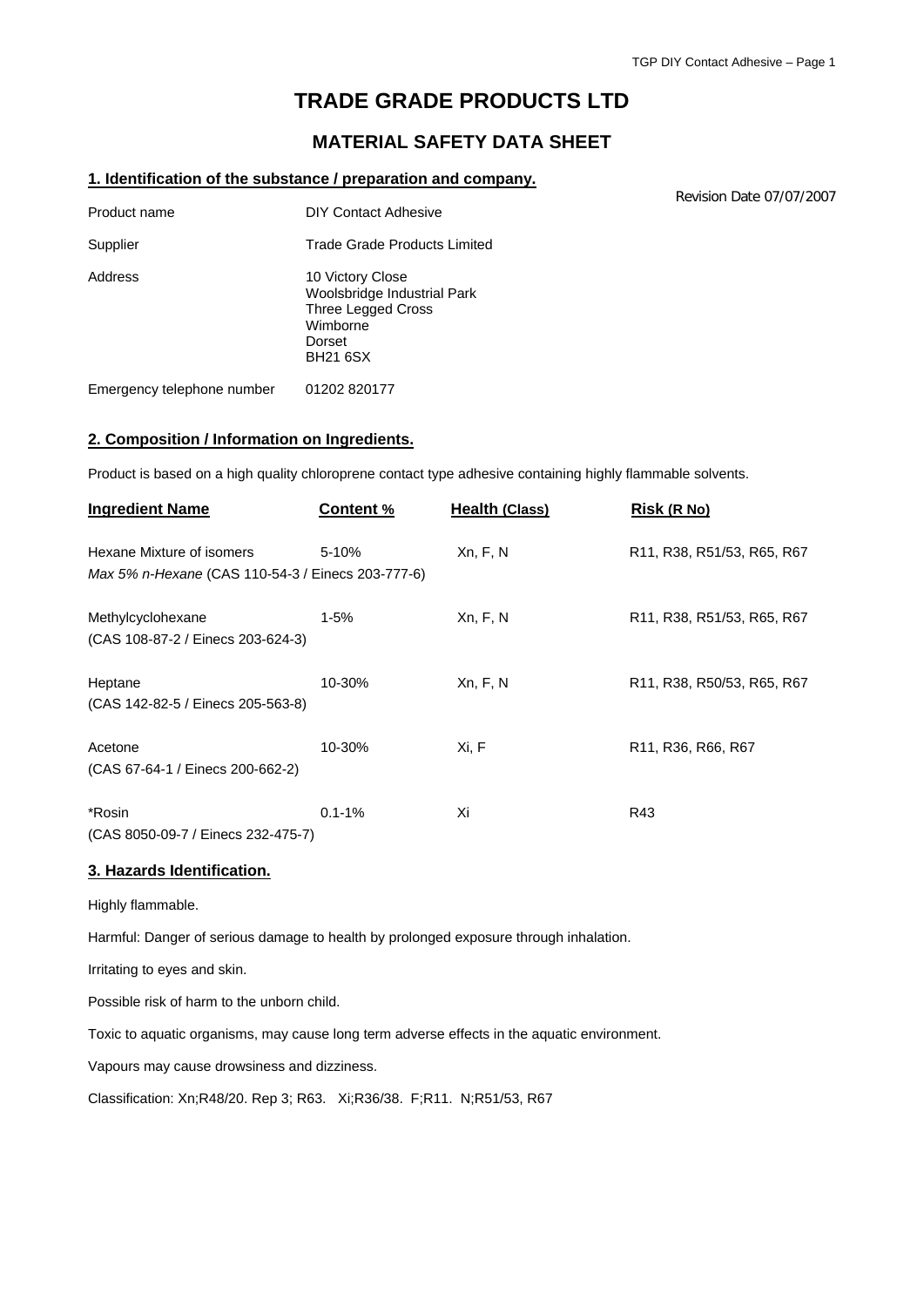## **4. First Aid Measures.**

| Skin                       | Remove the affected person from source of contamination. Remove contaminated<br>clothing. Wash the skin immediately with soap and water. Get medical attention if<br>irritation persists after washing.                             |  |  |
|----------------------------|-------------------------------------------------------------------------------------------------------------------------------------------------------------------------------------------------------------------------------------|--|--|
| Eye                        | Make sure to remove any contact lenses from the eyes before rinsing. Promptly<br>wash eyes with plenty of water while lifting the eye lids. Continue to rinse for at least<br>15 minutes. Contact physician if irritation persists. |  |  |
| Ingestion                  | DO NOT INDUCE VOMITING.                                                                                                                                                                                                             |  |  |
|                            | Rinse mouth thoroughly. Provide rest, warmth and fresh air. Get medical attention<br>immediately.                                                                                                                                   |  |  |
| Inhalation                 | Move the exposed person to fresh air at once. If breathing stops, provide artificial<br>Keep the affected person warm and at rest. Get prompt medical<br>respiration.<br>attention.                                                 |  |  |
| 5. Fire-fighting Measures. |                                                                                                                                                                                                                                     |  |  |
| Extinguishing media        | Use foam, dry chemicals, sand, dolomite, etc.                                                                                                                                                                                       |  |  |
| <b>Explosion hazard</b>    | Risk of drums bursting in a fire causing explosion. Keep containers cool by spraying<br>with water.                                                                                                                                 |  |  |
| Special exposure hazards   | Solvent vapours may cause explosive mixtures with air. Vapours are heavier than air<br>and may spread near ground to sources of ignition.                                                                                           |  |  |

Personal protection Wear self contained breathing apparatus.

#### **6. Accidental Release Measures.**

| Fire hazard               | Remove all sources of ignition. Do not smoke.                                                                                                                                            |
|---------------------------|------------------------------------------------------------------------------------------------------------------------------------------------------------------------------------------|
| Personal protection       | Avoid contact with skin and eyes and avoid breathing the vapours. Wear goggles,<br>gloves and respiratory protection where there is a risk of exposure to high vapour<br>concentrations. |
| Environmental precautions | Prevent liquid entering sewers, basements and work pits where vapour may create<br>an explosive atmosphere. If substance has entered drains inform police or fire<br>service.            |
| Clean up of spillages     | Absorb on to earth or sand and remove to suitable place for subsequent disposal.                                                                                                         |
| 7. Handling and Storage.  |                                                                                                                                                                                          |

| Handling | Avoid inhaling vapour, avoid contact with skin and eyes. Ensure adequate ventilation<br>or exhaust ventilation in the working area. All storage and transfer systems should be<br>earthed to prevent build up of static electricity. |
|----------|--------------------------------------------------------------------------------------------------------------------------------------------------------------------------------------------------------------------------------------|
| Storage  | Store in accordance with the highly flammable liquids regulations. Temperatures in<br>storage areas should not exceed 30°C. Drums should always be tightly closed after<br>use.                                                      |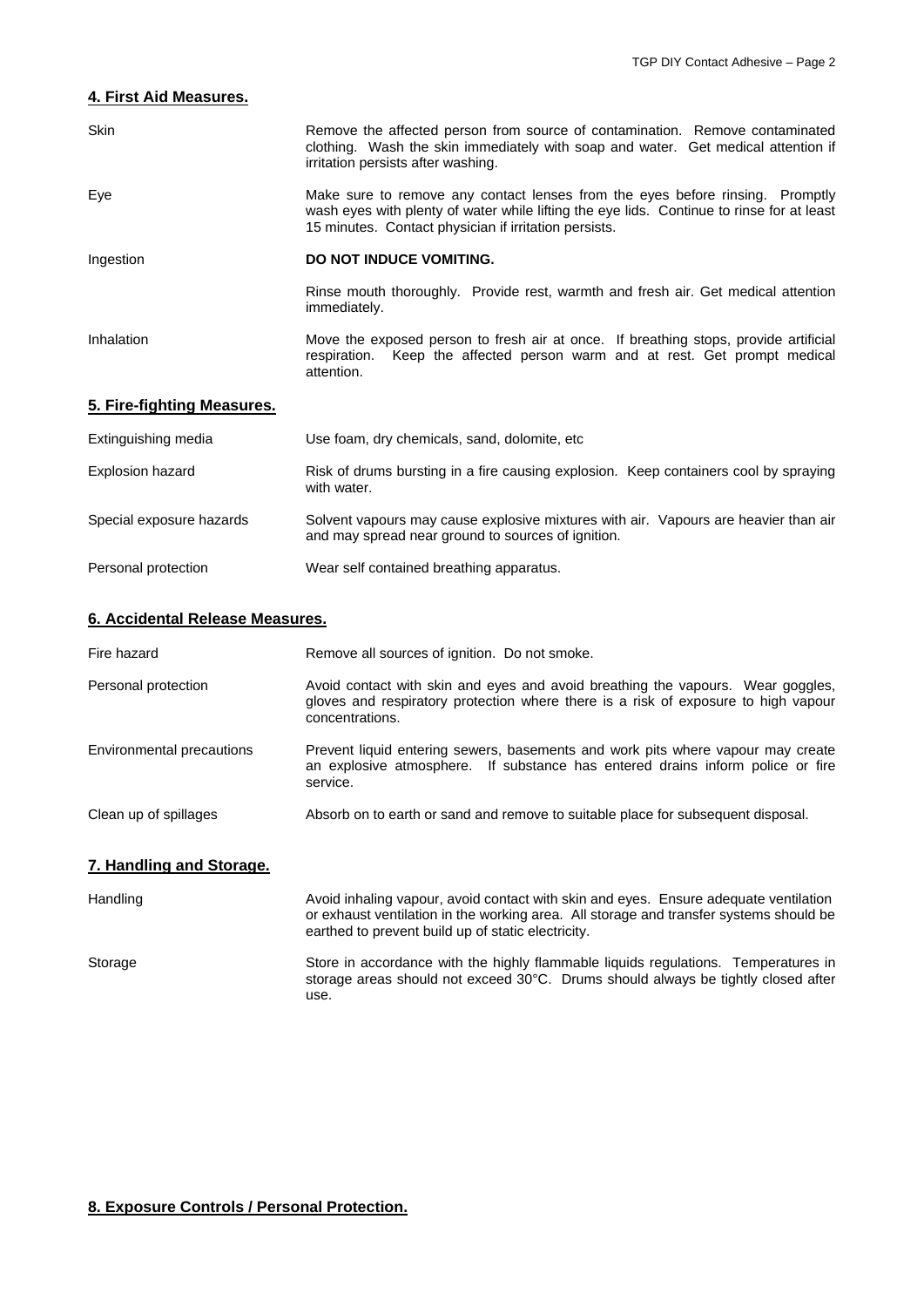#### Exposure limit

|                        | <b>STD</b>                                                                                                            | LT ppm  | $LT$ mg/m <sup>3</sup>   | ST ppm   | $ST \, mg/m3$            |
|------------------------|-----------------------------------------------------------------------------------------------------------------------|---------|--------------------------|----------|--------------------------|
| Heptane                | <b>WEL</b>                                                                                                            | 500 ppm |                          |          |                          |
| Acetone                | WEL                                                                                                                   | 500 ppm | $1210$ mg/m <sup>3</sup> | 1500 ppm | $3620$ mg/m <sup>3</sup> |
| Respiratory protection | Wear respiratory equipment where there is a risk of exposure to high vapour<br>concentrations, <i>i.e.</i> above OES. |         |                          |          |                          |
| Hand protection        | Wear plastic or rubber gloves.                                                                                        |         |                          |          |                          |
| Eye protection         | Wear chemical resistant goggles.                                                                                      |         |                          |          |                          |
| Body protection        | Wear protective clothing.                                                                                             |         |                          |          |                          |

# **9. Physical and Chemical Properties.**

| Appearance                   | Amber to light brown                                                  |
|------------------------------|-----------------------------------------------------------------------|
| Boiling point (interval)     | $56^{\circ}$ C - 118 $^{\circ}$ C                                     |
| Flash point                  | $< -18^{\circ}$ C                                                     |
| Flammability                 | Highly flammable                                                      |
| Flammability limit - Lower % | 1.2                                                                   |
| Flammability limit - Upper % | 13                                                                    |
| Auto ignition temperature    | $220^{\circ}$ C                                                       |
| Viscosity $@$ 25 $°C$        | 4000 cps                                                              |
| Service temperature          | -20 $^{\circ}$ C to +75 $^{\circ}$ C                                  |
| Dry tack time                | Up to 20 minutes at $20^{\circ}$ C                                    |
| Solubility                   | Immiscible in water.                                                  |
| Shelf life                   | 12 months when stored as recommended in original unopened containers. |

## **10. Stability and Reactivity.**

Although the preparation is stabilised, halogenated polymers can undergo dehydrohalogenation especially at elevated temperatures with the possible liberation of corrosive hydrochloric acid fumes.

#### **11. Toxicological Information.**

| Eyes        | Irritating to eyes.                                                                                                                                                                                         |
|-------------|-------------------------------------------------------------------------------------------------------------------------------------------------------------------------------------------------------------|
| <b>Skin</b> | Product has a defatting effect on skin.                                                                                                                                                                     |
| Inhalation  | Irritation of the respiratory tract. Vapours cause nausea, sickness and headaches.                                                                                                                          |
| Ingestion   | Low acute toxicity, may cause gastrointestinal irritation and central nervous system<br>depression leading to unconsciousness. Aspiration into the lungs may cause<br>chemical pnuemonitis and lung damage. |
| General     | Contains Toluene which is suspected of causing harm to the unborn child.                                                                                                                                    |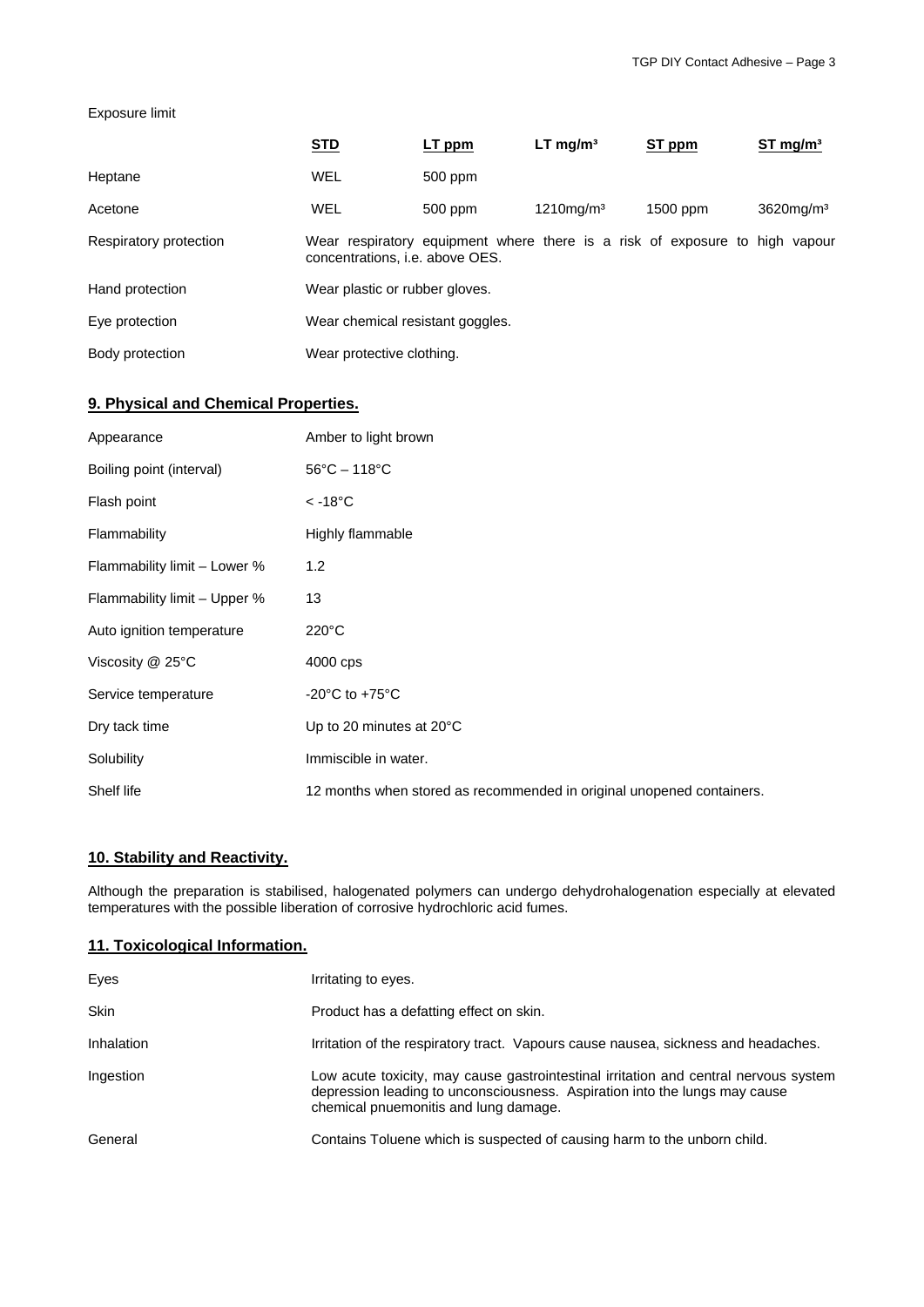#### **12. Ecological Information.**

| Persistence and degradability | Toluene is readily biodegradable, it will float on water but evaporates readily.  |
|-------------------------------|-----------------------------------------------------------------------------------|
| <b>Bioaccumulation</b>        | Toluene has low potential to bioaccumulate.                                       |
| Ecotoxicity                   | Toluene is slightly toxic to aguatic organisms but harmful to mammalian wildlife. |

#### **13. Disposal Consideration.**

Disposal of the wet adhesive is governed by the Control of Pollution (Special Wastes) Regulations 1980.

Non-recoverable waste should be disposed of via a licensed waste disposal contractor.

Dried material is non hazardous. Product and container are classed as hazardous waste.

Waste Class: H3-A EWC Code: 08 04 09 In the UK refer to Hazardous Waste Regulations 2005

# **14. Transport Information.**

| <b>UN Number</b>          | 1133                                  |                    |  |
|---------------------------|---------------------------------------|--------------------|--|
| CHIP label for conveyance | Adhesive containing flammable liquid. |                    |  |
| <b>ADR Class</b>          | Class 3: Flammable liquids            | ADR Label: 3       |  |
| IMDG Class                | 3.1                                   | Packing Group: III |  |
| Marine pollutant          | No                                    |                    |  |
| <b>ICAO Class</b>         | 3                                     | Packing Group: III |  |

# **15. Regulatory Information.**

| CHIP label for supply      | <b>HIGHLY</b><br><b>FLAMMABLE</b>                                                                      | <b>HARMFUL</b><br><b>DANGEROUS FOR</b><br>THE ENVIRONMENT                                                                                                                                                                                                                                                                                                                                                                                                      |
|----------------------------|--------------------------------------------------------------------------------------------------------|----------------------------------------------------------------------------------------------------------------------------------------------------------------------------------------------------------------------------------------------------------------------------------------------------------------------------------------------------------------------------------------------------------------------------------------------------------------|
| Classification             | F and Xn                                                                                               |                                                                                                                                                                                                                                                                                                                                                                                                                                                                |
| <b>CHIP Risk phrases</b>   | R <sub>11</sub><br>R <sub>20</sub><br>R36/38<br>R51/53<br>R63                                          | Highly flammable.<br>Harmful by inhalation.<br>Irritating to eyes and skin.<br>Toxic to aquatic organisms, may cause long term adverse effects<br>in the aquatic environment.<br>Possible risk of harm to the unborn child.                                                                                                                                                                                                                                    |
| <b>CHIP Safety phrases</b> | S9<br>S <sub>16</sub><br>S24/25<br>S <sub>26</sub><br>S <sub>29</sub><br>S <sub>33</sub><br>S51<br>S61 | Keep containers in a well ventilated place.<br>Keep away from sources of ignition. NO SMOKING.<br>Avoid contact with skin and eyes.<br>In case of contact with eyes, rinse immediately with plenty of water<br>and seek medical advice.<br>Do not empty into drains.<br>Take precautionary measures against static discharge.<br>Use only in well ventilated areas.<br>Avoid release to the environment. Refer to special instructions /<br>safety data sheet. |
|                            | P <sub>14</sub>                                                                                        | Contains P-Tert-Butylphenol and Rosin. May produce an allergic<br>reaction.                                                                                                                                                                                                                                                                                                                                                                                    |
| Regulatory references      |                                                                                                        | CHIP Regulations 1990, Highly Flammable Liquids Regulations 1972, Health and<br>Safety at Work Act 1974, COSHH Regulations 1988.                                                                                                                                                                                                                                                                                                                               |